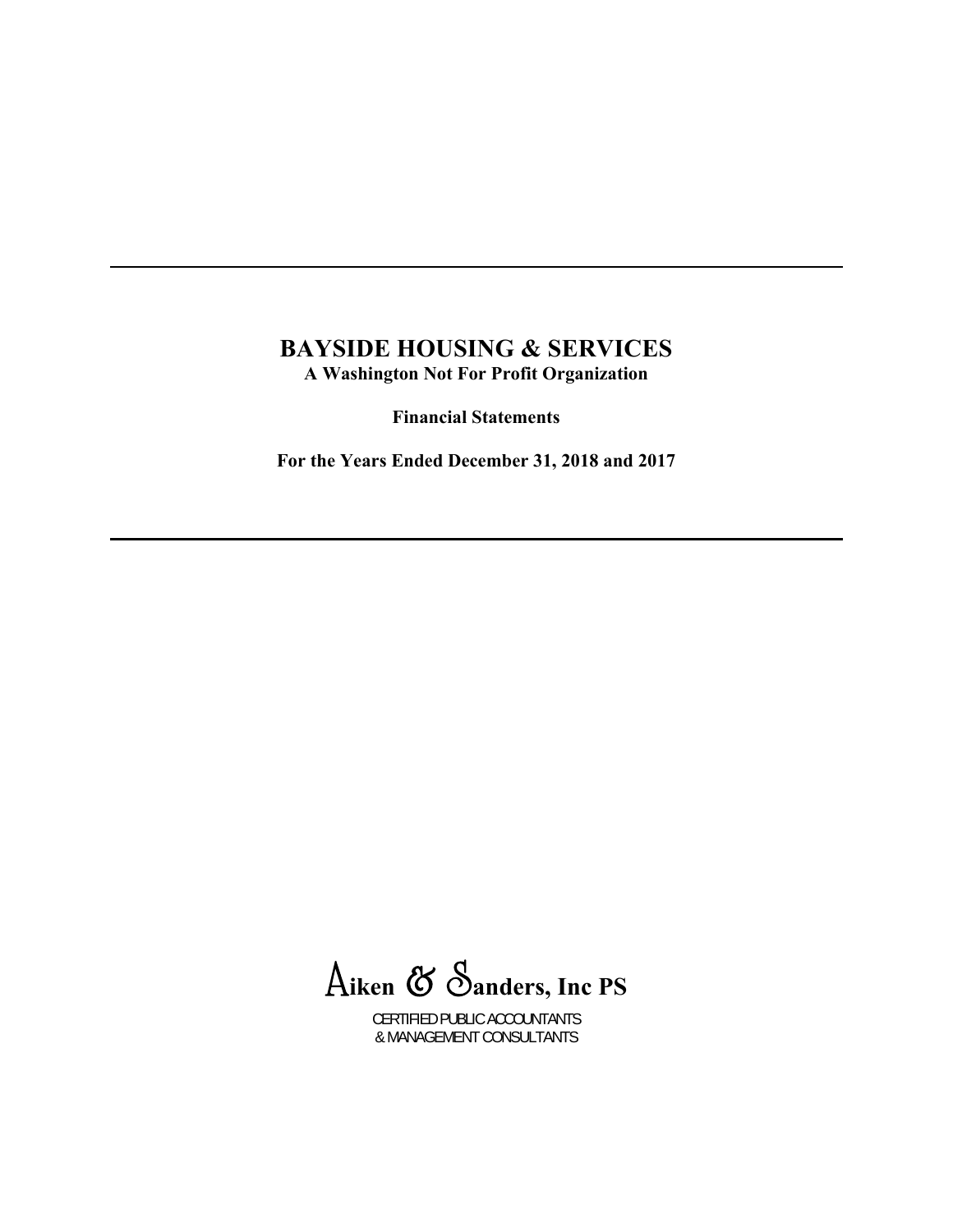| <b>Financial Statements:</b> |  |
|------------------------------|--|
|                              |  |
|                              |  |
|                              |  |
|                              |  |
|                              |  |
|                              |  |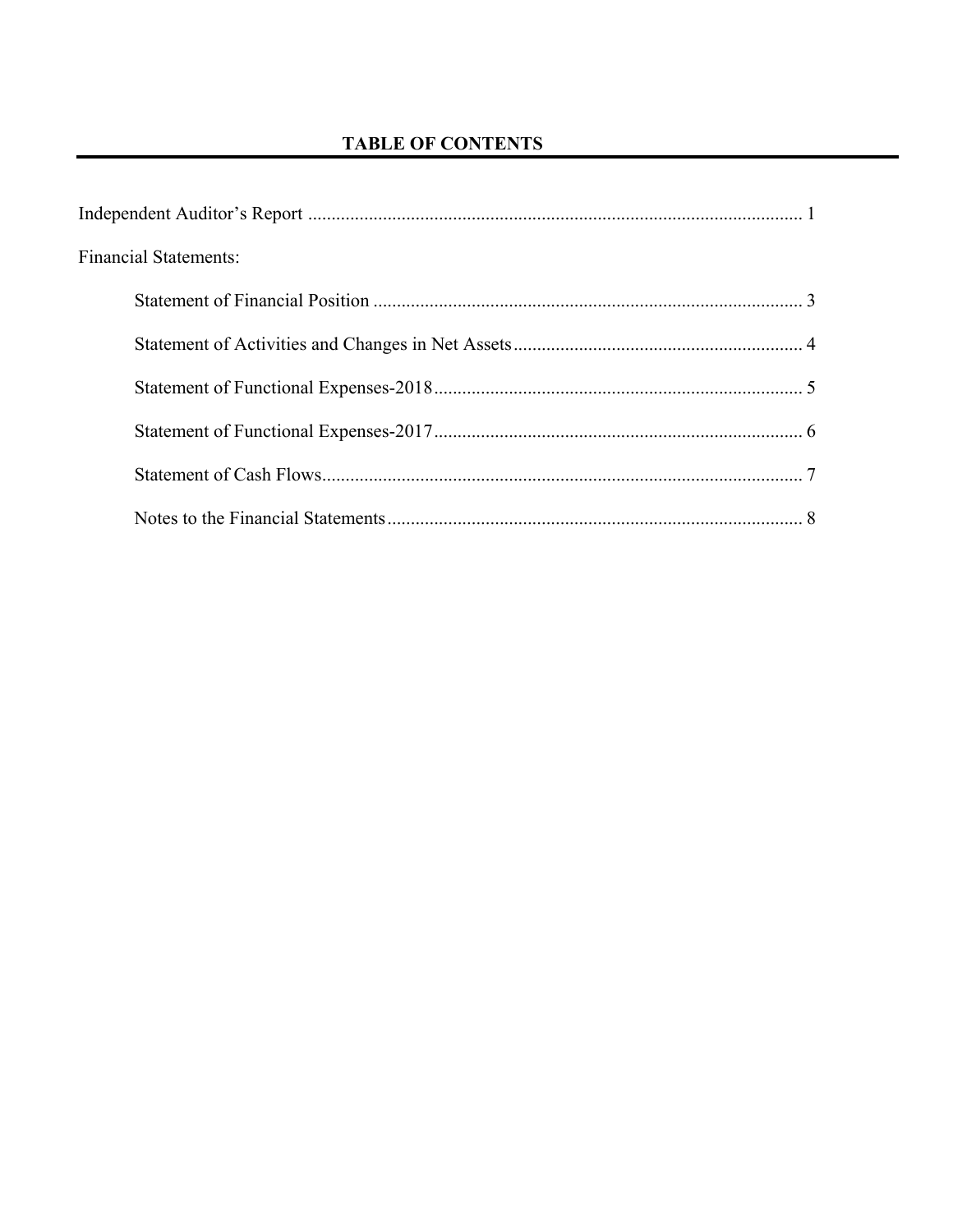

343 West Wishkah Street, Aberdeen, Washington 98520-6130

Telephone (360) 533-3370 Fax (360) 532-7123 aikenandsanders@aiken-sanders.com

#### **Independent Auditor's Report**

To the Board of Directors Bayside Housing and Services Port Hadlock, WA

#### **Report on the Financial Statements**

We have audited the accompanying financial statements of Bayside Housing and Services (the Organization), which comprise the statement of financial position as of December 31, 2018 and 2017, and the related statements of activities and changes in net assets, functional expenses, and cash flows for the years then ended, and the related notes to the financial statements.

#### **Management's Responsibility for the Financial Statements**

Management is responsible for the preparation and fair presentation of these financial statements in accordance with accounting principles generally accepted in the United States of America; this includes the design, implementation, and maintenance of internal control relevant to the preparation and fair presentation of financial statements that are free from material misstatement, whether due to fraud or error.

#### **Auditor's Responsibility**

Our responsibility is to express an opinion on these financial statements based on our audits. We conducted our audits in accordance with auditing standards generally accepted in the United States of America. Those standards require that we plan and perform the audits to obtain reasonable assurance about whether the financial statements are free from material misstatement.

An audit involves performing procedures to obtain audit evidence about the amounts and disclosures in the financial statements. The procedures selected depend on the auditor's judgment, including the assessment of the risks of material misstatement of the financial statements, whether due to fraud or error. In making those risk assessments, the auditor considers internal control relevant to the entity's preparation and fair presentation of the financial statements in order to design audit procedures that are appropriate in the circumstances, but not for the purpose of expressing an opinion on the effectiveness of the entity's internal control. Accordingly, we express no such opinion. An audit also includes evaluating the appropriateness of accounting policies used and the reasonableness of significant accounting estimates made by management, as well as evaluating the overall presentation of the financial statements.

We believe that the audit evidence we have obtained is sufficient and appropriate to provide a basis for our audit opinion.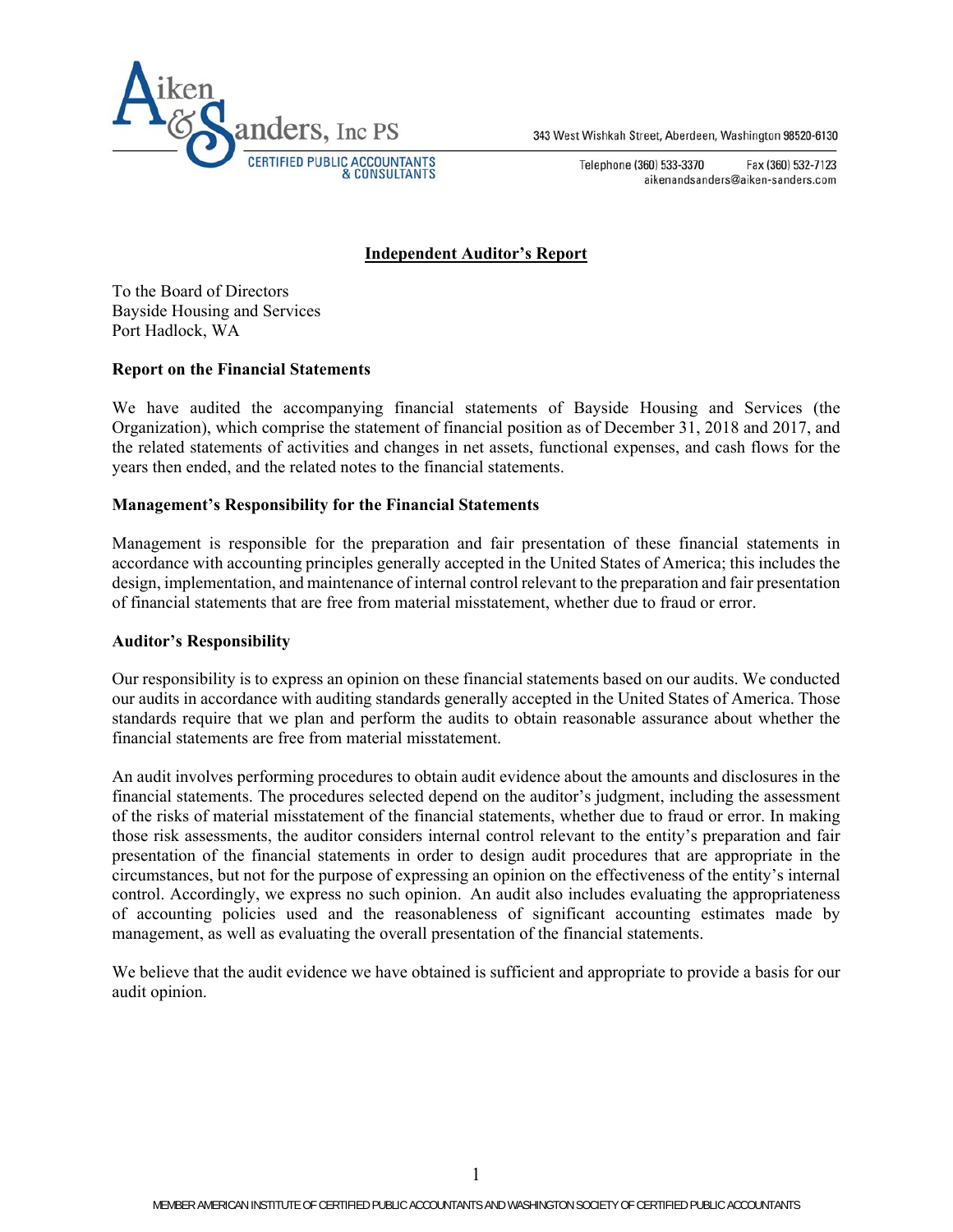#### **Opinion**

In our opinion, the financial statements referred to above present fairly, in all material respects, the financial position of the Organization, as of December 31, 2018 and 2017, and changes in net assets and its cash flows for the years then ended in accordance with accounting principles generally accepted in the United States of America.

aiken & Sanders

Aiken & Sanders, Inc., PS Certified Public Accountants & Management Consultants

August 5, 2019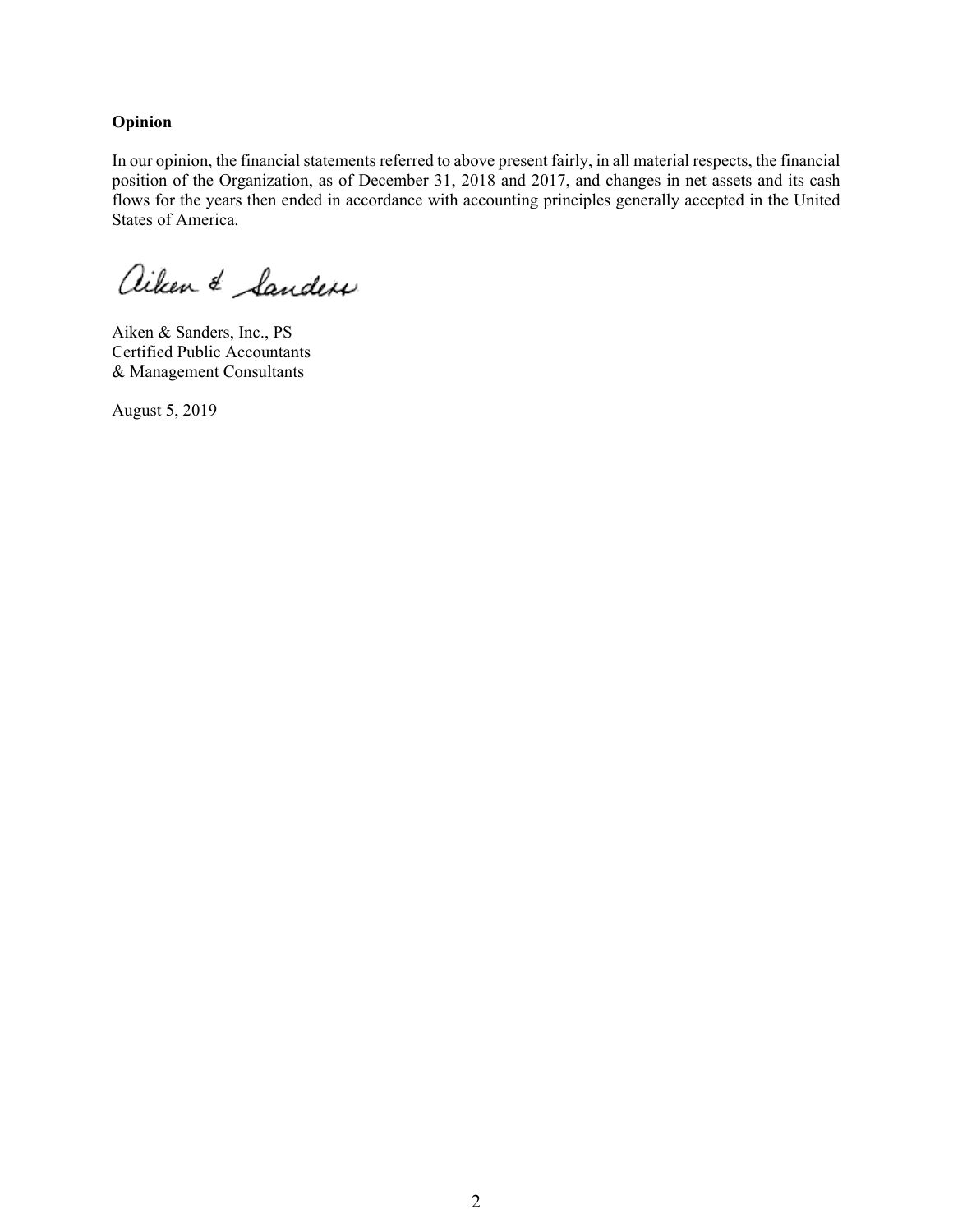## A Washington Not For Profit Organization

Statement of Financial Position

As of December 31, 2018 and 2017

| <b>Assets</b>                                 |               |               |
|-----------------------------------------------|---------------|---------------|
|                                               | 2018          | 2017          |
| <b>Current Assets:</b>                        |               |               |
| Cash and cash equivalents                     | \$<br>13,513  | \$<br>35,263  |
| Accounts receivable                           | 6,957         | 2,847         |
| Current portion: pledges receivable           | 256,000       |               |
| Inventory                                     |               | 2,118         |
| Prepaid expenses                              | 1,142         | 857           |
| <b>Total Current Assets</b>                   | 277,612       | 41,085        |
| <b>Fixed Assets:</b>                          |               |               |
| Furniture and equipment                       | 1,753         | 1,753         |
| Office equipment                              | 1,263         | 1,263         |
| Leasehold improvements                        | 1,172         |               |
| Less: Accumulated depreciation                | (1, 841)      | (1, 143)      |
| Fixed Assets, Net                             | 2,347         | 1,873         |
| <b>Other Assets:</b>                          |               |               |
| Long term pledges receivable: net of discount | 546,673       |               |
| <b>Total Other Assets</b>                     | 546,673       |               |
| <b>Total Assets</b>                           | \$<br>826,632 | \$<br>42,958  |
| <b>Liabilities and Net Assets</b>             |               |               |
| <b>Current Liabilities:</b>                   |               |               |
| Accounts payable                              | \$<br>12,094  | \$<br>3,710   |
| Payroll and related accrued expenses          | 4,093         | 3,780         |
| Current portion: notes payable                | 16,869        | 10,021        |
| <b>Total Current Liabilities</b>              | 33,056        | <u>17,511</u> |
| <b>Long Term Liabilities:</b>                 |               |               |
| Notes payable-net of current portion          | 123,960       | 128,960       |
| <b>Total Long Term Liabilities</b>            | 123,960       | 128,960       |
| <b>Net Assets:</b>                            |               |               |
| Without donor restrictions                    | 669,616       | (103, 513)    |
| <b>Total Net Assets</b>                       | 669,616       | (103, 513)    |
|                                               |               |               |
| <b>Total Liabilities and Net Assets</b>       | 826,632       | 42,958        |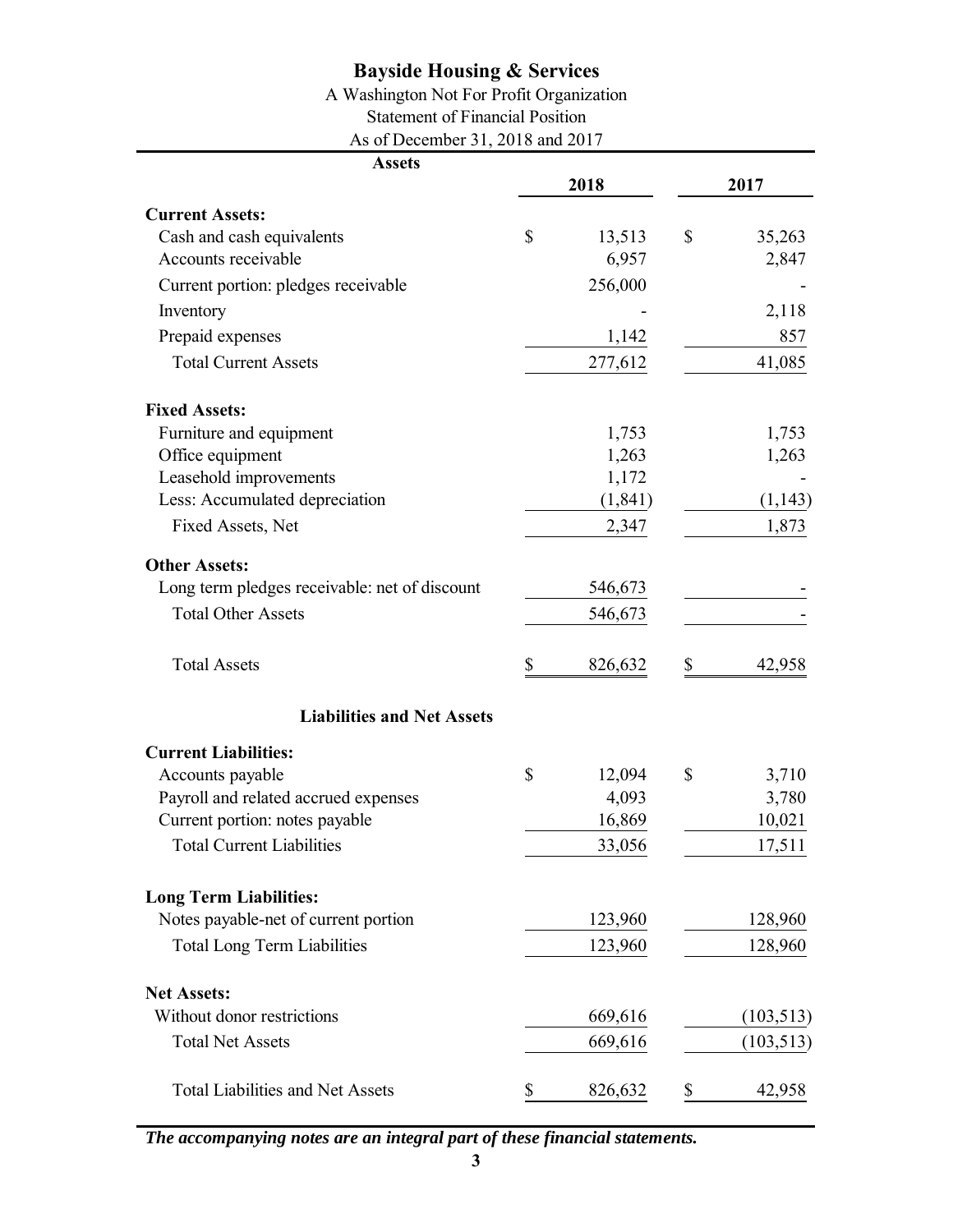A Washington Not For Profit Organization

## Statement of Activities and Changes in Net Assets For the Years Ended December 31, 2018 and 2017

|                                                      | 2018<br><b>Without Donor</b><br><b>Restrictions</b> |              | 2017<br><b>Without Donor</b><br><b>Restrictions</b> |
|------------------------------------------------------|-----------------------------------------------------|--------------|-----------------------------------------------------|
| <b>Support and Revenues:</b>                         |                                                     |              |                                                     |
| Contributions                                        | \$<br>995,355                                       | $\mathbb{S}$ | 203,153                                             |
| Inkind contributions                                 | 114,319                                             |              | 35,750                                              |
| Grant revenue                                        | 10,000                                              |              | 2,787                                               |
| Rental revenue                                       | 66,748                                              |              | 33,302                                              |
| Special event revenue                                | 43,068                                              |              | 69,714                                              |
| Less: direct donor benefits                          | (15, 113)                                           |              | (17,992)                                            |
| Investment revenue<br>Service fees and other revenue | 9                                                   |              | $\mathfrak b$                                       |
|                                                      | 18,595                                              |              | 13,960                                              |
| <b>Total Support and Revenue</b>                     | 1,232,981                                           |              | 340,680                                             |
| <b>Expenses:</b>                                     |                                                     |              |                                                     |
| Program services                                     | 397,387                                             |              | 275,660                                             |
| Management and general                               | 62,465                                              |              | 41,793                                              |
| <b>Total Expenses</b>                                | 459,852                                             |              | 317,453                                             |
| <b>Change in Net Assets</b>                          | 773,129                                             |              | 23,227                                              |
| <b>Net Assets, Beginning of Year</b>                 | (103, 513)                                          |              | (126,740)                                           |
| <b>Net Assets, End of Year</b>                       | \$<br>669,616                                       | \$           | (103, 513)                                          |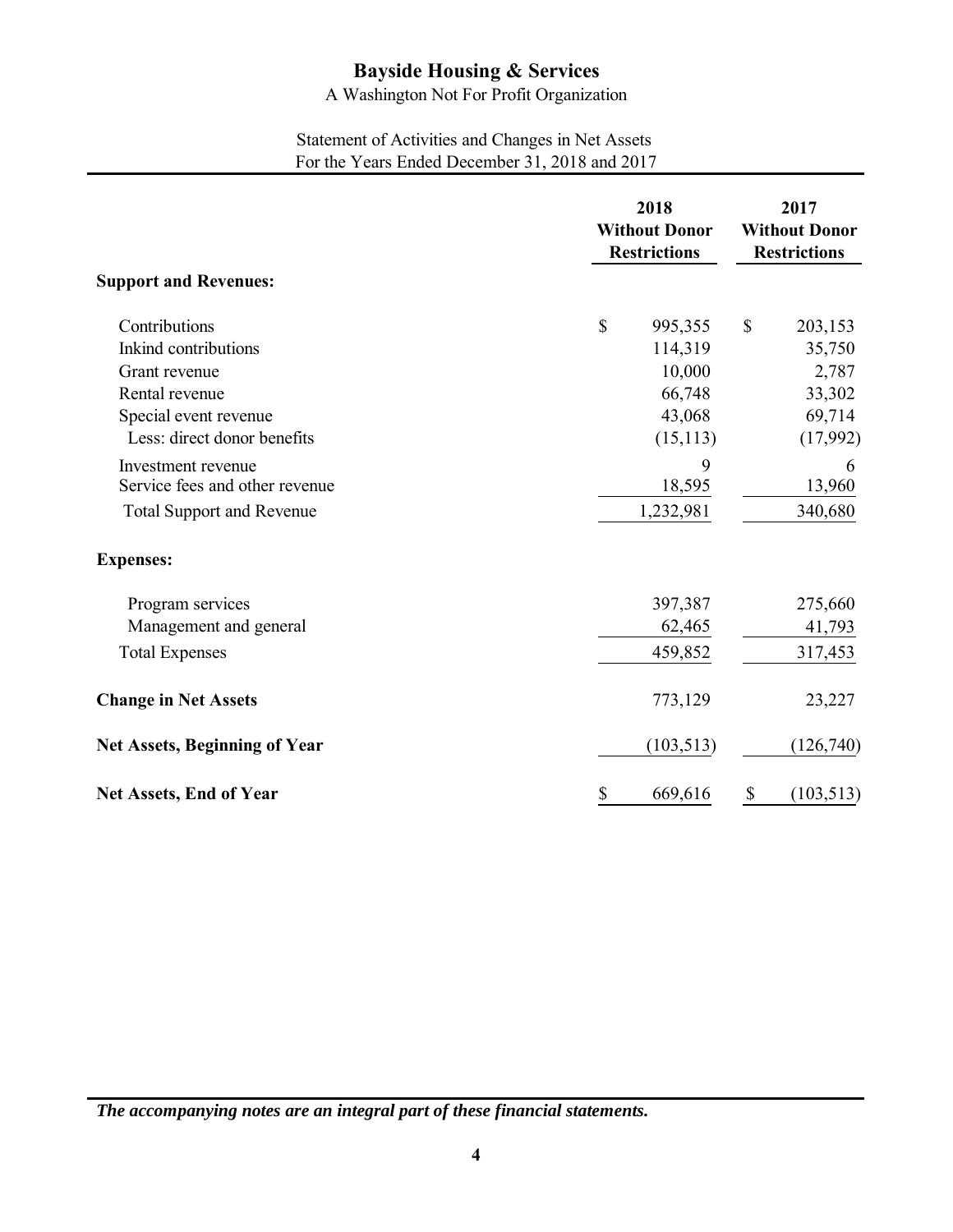A Washington Not For Profit Organization

## Statement of Functional Expenses For the Year Ended December 31, 2018

|                               | Program       | <b>Management</b><br>and General |              | <b>Total</b> |
|-------------------------------|---------------|----------------------------------|--------------|--------------|
| Salaries and wages            | \$<br>80,890  | \$<br>8,987                      | $\mathbb{S}$ | 89,877       |
| Payroll taxes                 | 12,169        | 1,352                            |              | 13,521       |
| Benefits                      | 6,400         | 711                              |              | 7,111        |
| Professional services         | 18,497        | 19,496                           |              | 37,993       |
| Repairs and maintenance       | 16,720        |                                  |              | 16,720       |
| Office expenses               |               | 1,910                            |              | 1,910        |
| Property tax                  | 2,733         |                                  |              | 2,733        |
| Travel                        | 399           |                                  |              | 399          |
| Depreciation and amortization | 446           | 253                              |              | 699          |
| Occupancy                     | 139,545       | 15,498                           |              | 155,043      |
| Technology                    | 3,558         | 395                              |              | 3,953        |
| Insurance                     | 3,567         | 397                              |              | 3,964        |
| Interest                      | 6,848         |                                  |              | 6,848        |
| Dues & subscriptions          |               | 1,617                            |              | 1,617        |
| Advertising                   | 1,888         |                                  |              | 1,888        |
| Inkind expense                | 103,328       | 10,991                           |              | 114,319      |
| Miscellaneous expense         | 400           | 857                              |              | 1,257        |
| <b>Total Expenses</b>         | \$<br>397,387 | \$<br>62,465                     | \$           | 459,852      |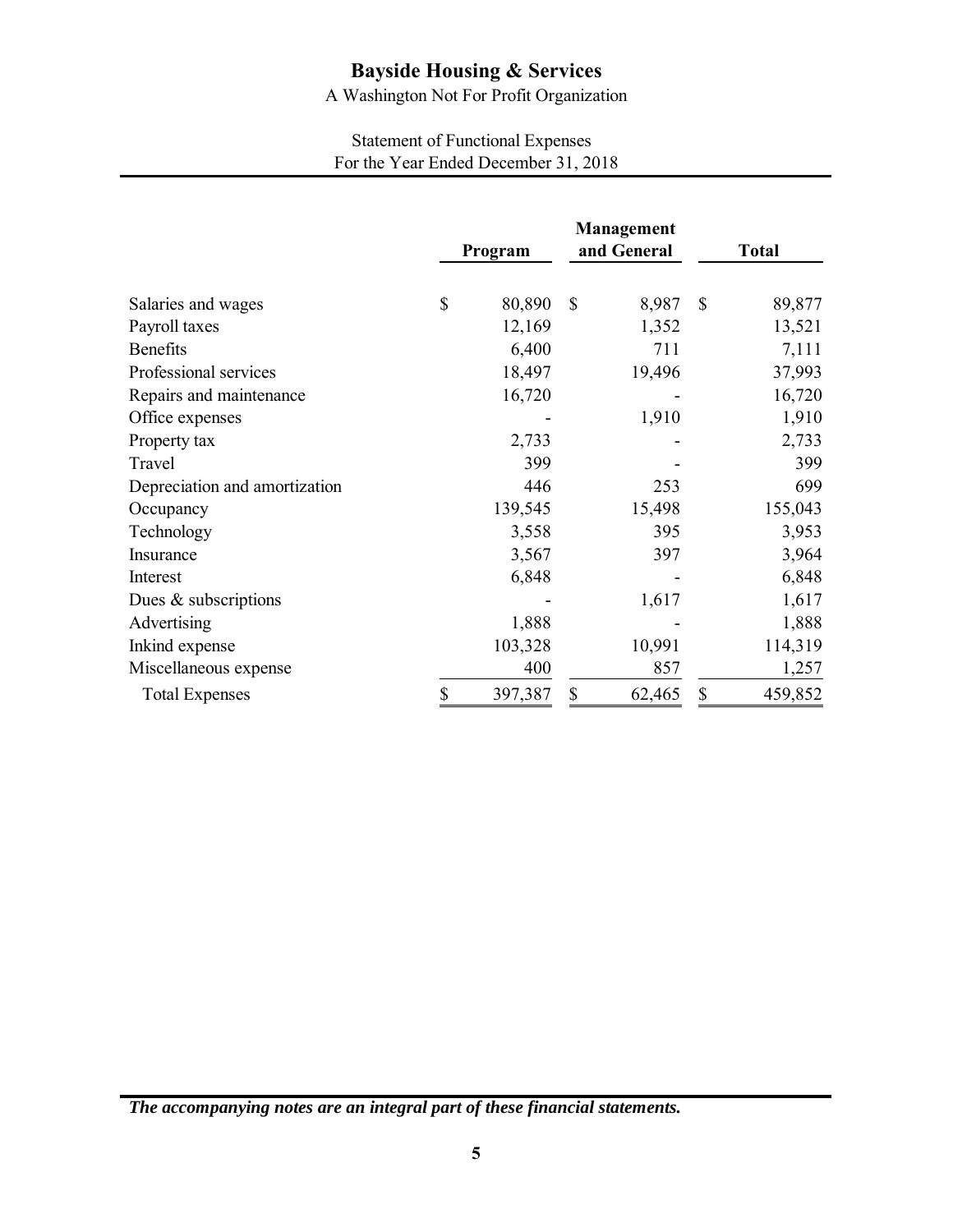A Washington Not For Profit Organization

## Statement of Functional Expenses For the Year Ended December 31, 2017

|                               | <b>Management</b> |         |             |        |               |         |
|-------------------------------|-------------------|---------|-------------|--------|---------------|---------|
|                               | Program           |         | and General |        | <b>Total</b>  |         |
| Salaries and wages            | \$                | 72,263  | S           | 8,029  | <sup>\$</sup> | 80,292  |
| Payroll taxes                 |                   | 11,451  |             | 1,272  |               | 12,723  |
| <b>Benefits</b>               |                   | 4,966   |             | 552    |               | 5,518   |
| Professional services         |                   | 17,850  |             | 13,278 |               | 31,128  |
| Repairs and maintenance       |                   | 14,496  |             |        |               | 14,496  |
| Office expenses               |                   |         |             | 900    |               | 900     |
| Property tax                  |                   | 3,083   |             |        |               | 3,083   |
| Travel                        |                   | 85      |             |        |               | 85      |
| Depreciation and amortization |                   | 427     |             | 252    |               | 679     |
| Occupancy                     |                   | 105,831 |             | 11,754 |               | 117,585 |
| Insurance                     |                   | 5,983   |             | 665    |               | 6,648   |
| Interest                      |                   | 5,713   |             |        |               | 5,713   |
| Dues & subscriptions          |                   |         |             | 707    |               | 707     |
| Advertising                   |                   | 1,016   |             |        |               | 1,016   |
| Inkind expense                |                   | 32,175  |             | 3,575  |               | 35,750  |
| Miscellaneous expense         |                   | 321     |             | 809    |               | 1,130   |
| <b>Total Expenses</b>         | \$                | 275,660 | \$          | 41,793 | \$            | 317,453 |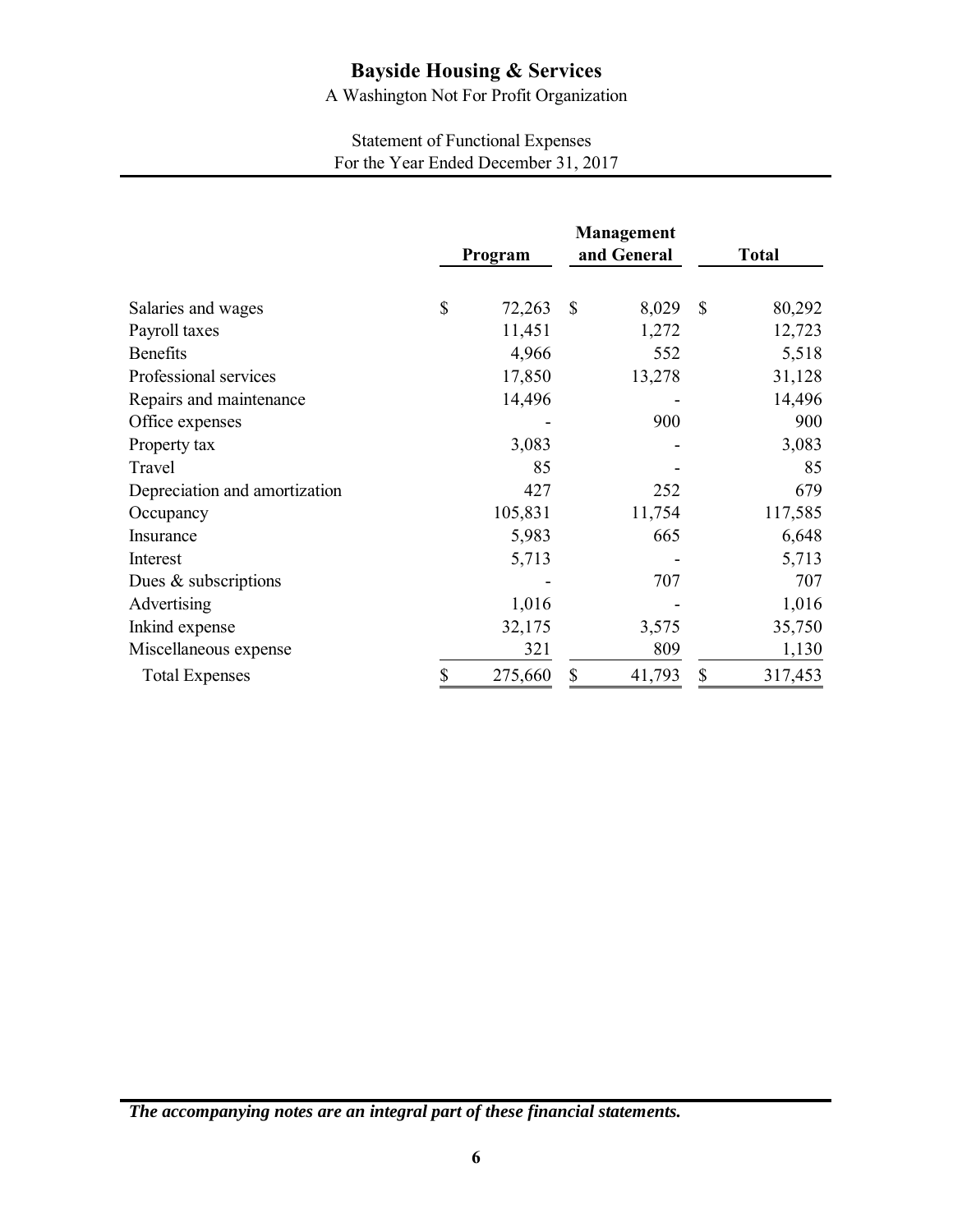A Washington Not For Profit Organization

## Statement of Cash Flows For the Years Ended December 31, 2018 and 2017

|                                                                                                             | 2018           | 2017            |
|-------------------------------------------------------------------------------------------------------------|----------------|-----------------|
| <b>Cash flows from operating activities:</b>                                                                |                |                 |
| Cash received from grantors, donors and customers                                                           | \$<br>326,983  | \$<br>321,977   |
| Cash paid to vendors and suppliers                                                                          | (232, 374)     | (242, 656)      |
| Cash paid to and on behalf of employees                                                                     | (110, 196)     | (96, 981)       |
| Cash received from interest                                                                                 | 9              | 6               |
| Net cash provided (used) by operating activities                                                            | (15, 578)      | (17, 654)       |
| <b>Cash flows from investing activities:</b>                                                                |                |                 |
| Cash paid for leasehold improvements                                                                        | (1,172)        |                 |
| Net cash provided (used) by investing activities                                                            | (1,172)        |                 |
| <b>Cash flows from financing activities:</b>                                                                |                |                 |
| Cash received from loans                                                                                    |                | 39,111          |
| Cash paid to loans                                                                                          | (5,000)        |                 |
| Net cash provided (used) by financing activities                                                            | (5,000)        | 39,111          |
| Net increase (decrease) in cash & cash equivalents                                                          | (21,750)       | 21,457          |
| Cash & cash equivalents at beginning of year                                                                | 35,263         | 13,806          |
| Cash & cash equivalents at end of year                                                                      | \$<br>13,513   | \$<br>35,263    |
| Reconciliation of increase (decrease) in net assets to net cash<br>provided (used) by operating activities: |                |                 |
| Increase (decrease) in net assets:                                                                          | \$<br>773,129  | \$<br>23,227    |
| <b>Adjustments:</b>                                                                                         |                |                 |
| Depreciation and amortization                                                                               | 699            | 679             |
| Interest expense additions to loans payable                                                                 | 6,848          | 10,021          |
| <b>Changes in assets and liabilities:</b>                                                                   |                |                 |
| (Increase) decrease in accounts receivable                                                                  | (4,110)        | 19              |
| (Increase) decrease in pledges receivable                                                                   | (802, 673)     |                 |
| (Increase) decrease in inventory                                                                            | 2,118          |                 |
| (Increase) decrease in prepaid expense                                                                      | (286)          | (479)           |
| Increase (decrease) in accounts payable                                                                     | 8,384          | (52, 673)       |
| Increase (decrease) in payroll and related expense                                                          | 313            | 1,552           |
| Net cash provided (used) by operating activities                                                            | \$<br>(15,578) | \$<br>(17, 654) |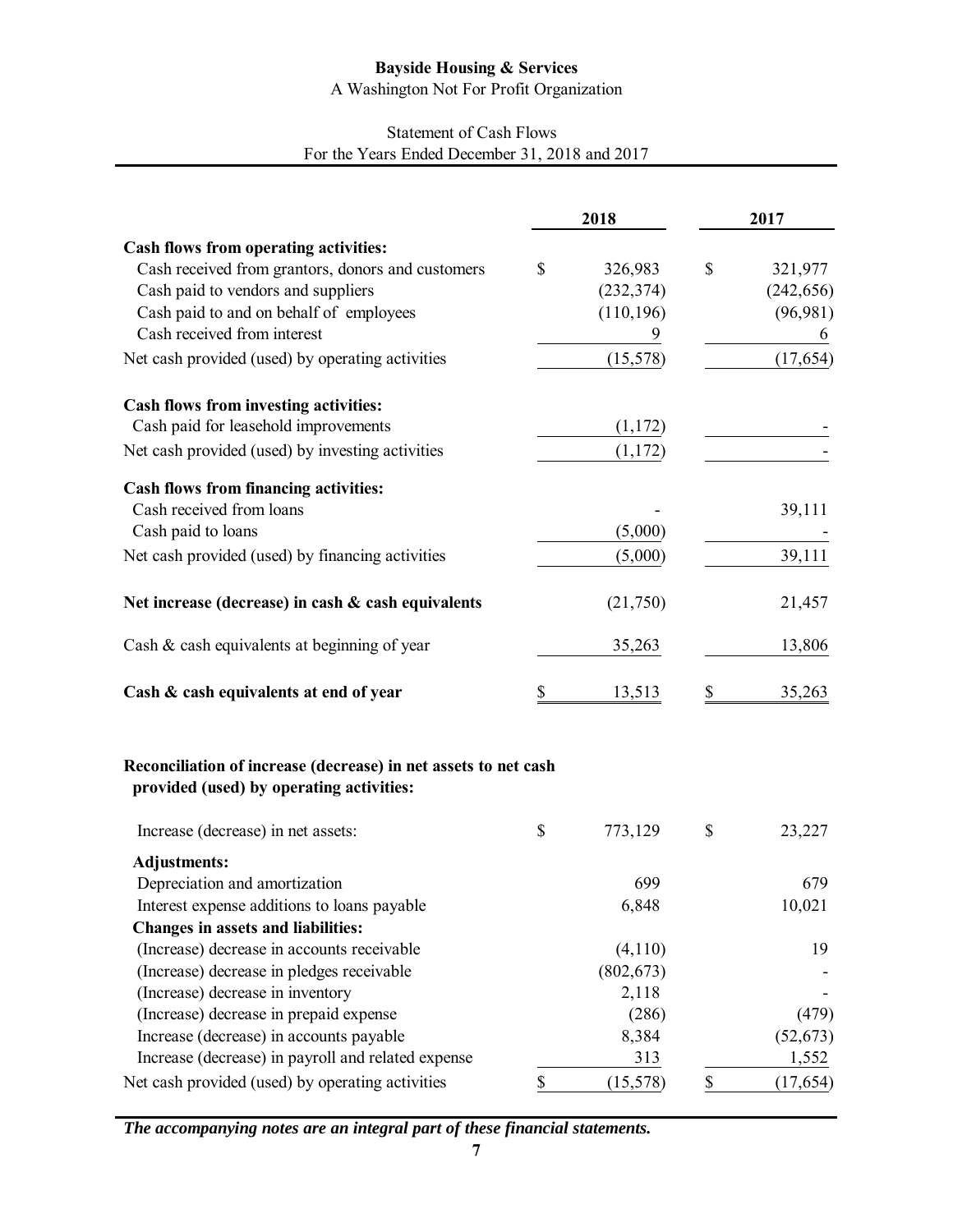#### **Notes to Financial Statements**

### **December 31, 2018 and 2017**

## **A. SUMMARY OF SIGNIFICANT ACCOUNTING POLICIES:**

#### **Nature of Activities--**

 Bayside Housing & Services (The Organization) is a not-for-profit corporation organized in 2014. The Organization's mission is to provide transformative services to people in need as they improve their quality of life.

 The Organization primarily meets its mission by providing interim housing to individuals as they transition into permanent living situations at a leased facility in Port Hadlock, WA. Priority for housing is given to seniors, veterans, and underemployed/low wage workers who need housing to retain employment.

### **Basis of Accounting--**

 The Organization's policy is to prepare its financial statements on the accrual basis of accounting. Revenue is recognized when earned, and expenditures are recognized when incurred. If an expenditure results in an asset having an estimated useful life which extends substantially beyond the year of acquisition, the expenditure is capitalized and depreciated or amortized over the estimated useful life of the asset.

#### **Financial Statement Presentation--**

 The Organization follows accounting prescribed by the Financial Accounting Standards Board in its Accounting Standards Codification (ASC) 958 Not-for Profit Entities. Under ASC 958, The Organization is required to report information regarding its financial position and activities according to two classes of net assets: with donor restrictions, and without donor restrictions.

 With Donor Restrictions: Net assets that result from contributions whose use by The Organization is restricted by donor imposed stipulations that may expire with the passage of time or can be fulfilled or otherwise removed by actions of The Organization.

Without Donor Restrictions: Net assets that are not restricted by donor stipulation.

 Gifts of goods and equipment are reported as without donor restrictions unless explicit donor stipulations specify how the donated assets must be used.

## **Property and Equipment--**

 Purchased furniture, equipment, and leasehold improvements are stated at cost. Donated furniture, equipment, or property is recognized as revenue and capitalized at its estimated fair value on the date of receipt. The Organization capitalizes assets that have a useful life greater than one year. Depreciation is computed using the straight-line method based on estimated useful lives.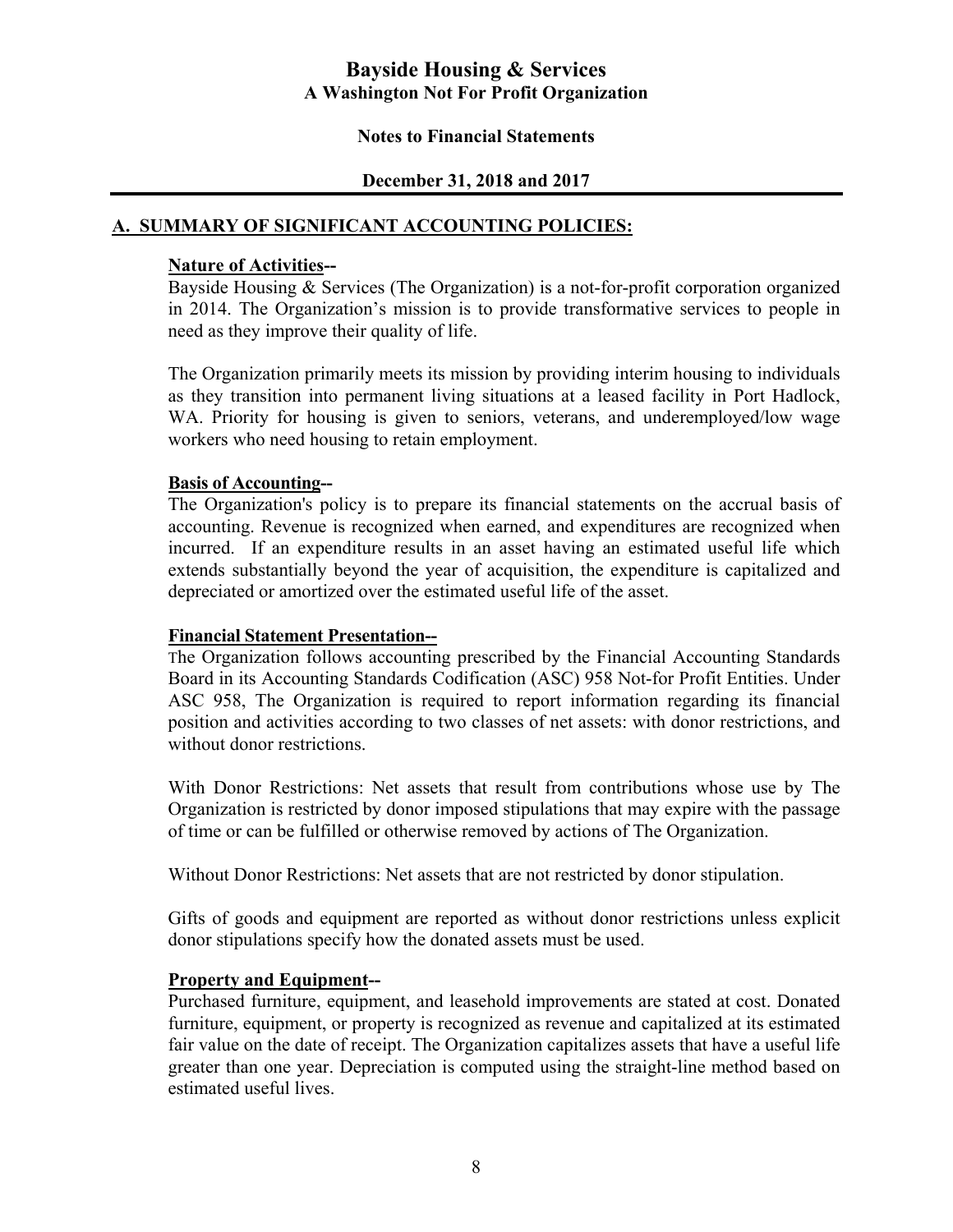#### **Notes to Financial Statements**

#### **December 31, 2018 and 2017**

#### **Estimates--**

 The preparation of financial statements in conformity with generally accepted accounting principles requires management to make estimates and assumptions that effect certain reported amounts and disclosures. Accordingly, actual results could differ from those estimates.

#### **Expense Allocation--**

 The Organization records its expenses by function. Program expenses represent expenses incurred to fulfill The Organization's exempt purposes. Management and general expenses support that exempt purpose while fundraising expenses are incurred to raise resources to carry out program activities. Expenses are recorded, when appropriate, to the function receiving direct benefit. When expenses benefit more than one function, an allocation is made based on relative benefits provided to each function.

#### **Cash and Cash Equivalents--**

 For purposes of the statement of cash flows, The Organization considers all checking and savings accounts and unrestricted highly liquid investments with an initial maturity of three months or less to be cash and cash equivalents.

#### **Advertising--**

The Organization's policy is to expense advertising costs as they are incurred.

#### **Inventory--**

Inventory is composed of linens for use in housing and is recorded at cost.

#### **Contributions--**

 Contributions are recognized when received or when a donor makes an unconditional promise to give to the organization. Contributions that are restricted by the donor are reported as increases in net assets without donor restrictions if the restrictions expire in the year in which the contributions are recognized. All other donor restricted contributions are reported as increases in net assets with donor restrictions. When a restriction expires, net assets with donor restrictions are reclassified to net assets without donor restrictions.

 Unconditional promises to give (pledges receivable) are recognized as revenues in the period the pledge is received. Long term pledges (collection expected in greater than one year) are discounted to the net present value of future cash flows. Conditional promises to give are recognized only when the conditions on which they depend are substantially met and the promise becomes unconditional.

 If the restrictions on a contribution are met in the same year that the contribution is received, it is The Organization's policy to record the contribution as without donor restriction on the statement of activities and changes in net assets.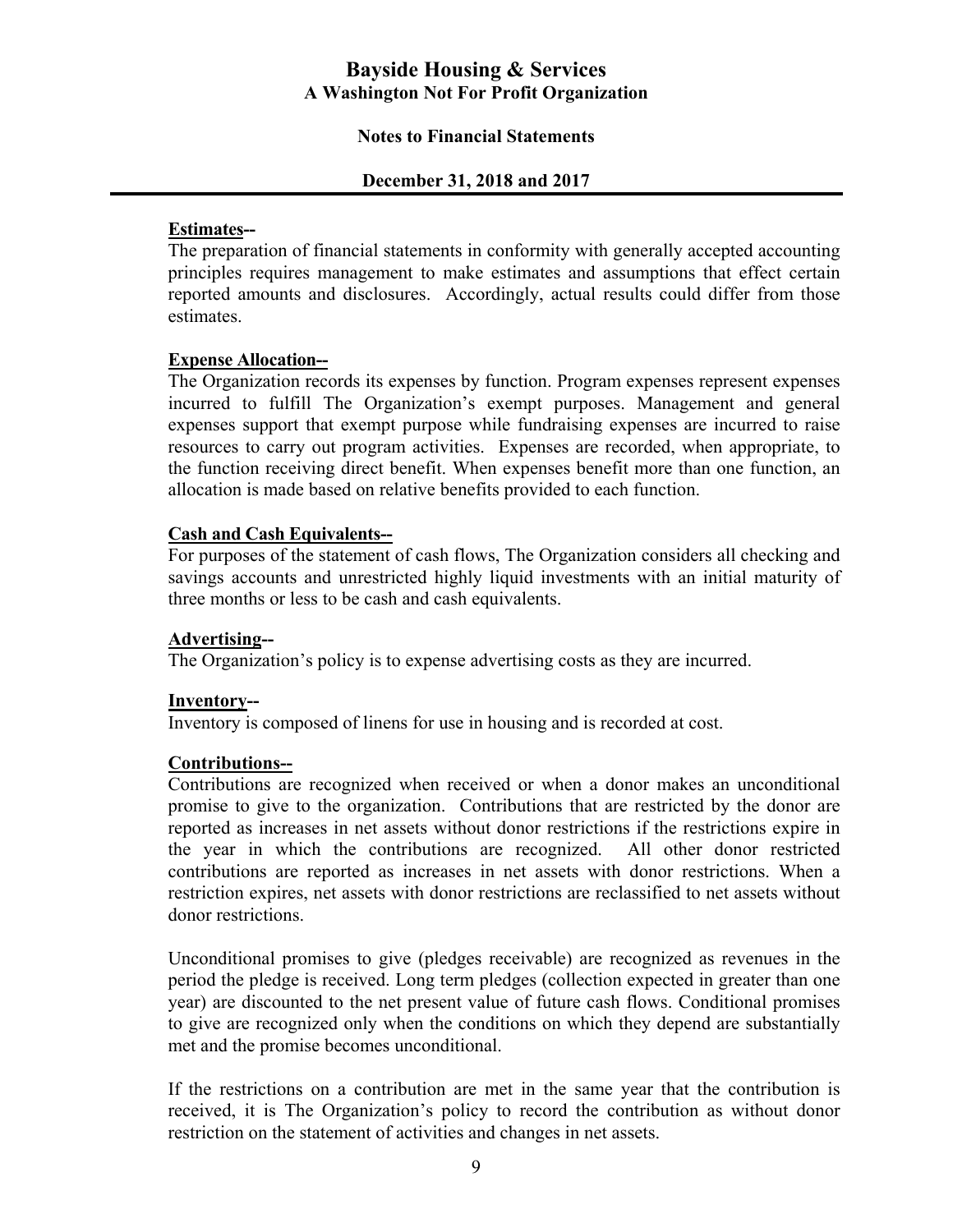#### **Notes to Financial Statements**

#### **December 31, 2018 and 2017**

#### **B. ACCOUNTS RECEIVABLE:**

Accounts receivable are recorded to the extent of qualifying amounts to be received after year end.

Historically, bad debts have been immaterial. The Organization uses the direct write-off method. When an amount becomes uncollectible, it is charged to expense in the year it is deemed to be uncollectible. During 2018 and 2017 there were bad debts of \$0. As of December 31, 2018, management estimated that all accounts receivable were collectible.

The Organization considers accounts more than 90 days outstanding as past due. No interest is charged on past due receivables. The Organization had \$0 past due at December 31, 2018.

#### **C. NEW ACCOUNTING PRONOUNCEMENT:**

 On August 18, 2016, the FASB issued ASU 2016-14, Not-for- Profit Entities (Topic 958)–Presentation of Financial Statements of Not-for-Profit Entities. The Organization has adjusted the presentation of its financial statements accordingly, applying the changes retrospectively to 2017. The new standards change the following aspects of The Organization's financial statements:

 • The temporarily restricted and permanently restricted net asset classes have been combined into a single net asset class called net assets with donor restrictions.

• The unrestricted net asset class has been renamed net assets without donor restrictions.

• The financial statements include a new disclosure about liquidity and availability of resources.

The changes have the following effect on net assets at December 31, 2017:

| <b>Net Asset Classes:</b>                             |   | <b>As Originally</b><br><b>Presented</b> | <b>After Adoption of</b><br><b>ASU 2016-14</b> |
|-------------------------------------------------------|---|------------------------------------------|------------------------------------------------|
| Unrestricted net assets<br>Without donor restrictions |   | $(103,513)$ \$                           | (103, 513)                                     |
| Total:                                                | S | $(103,513)$ \$                           | (103, 513)                                     |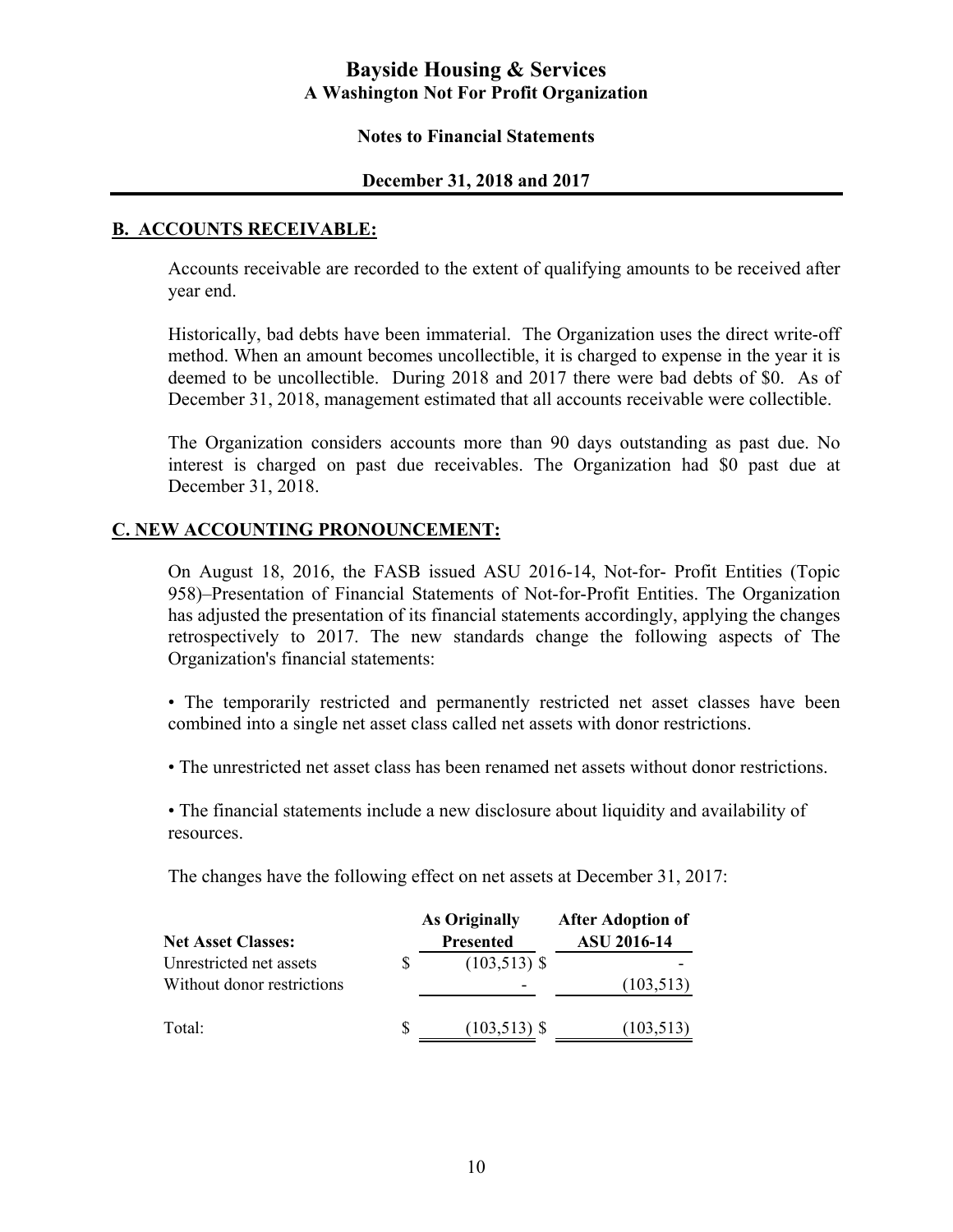#### **Notes to Financial Statements**

#### **December 31, 2018 and 2017**

#### **D. DEPRECIATION EXPENSE:**

Depreciation is provided as follows for 2018 and 2017:

|                        |               |           | 2018                | 2017                |
|------------------------|---------------|-----------|---------------------|---------------------|
|                        | <b>Method</b> | Life      | <b>Depreciation</b> | <b>Depreciation</b> |
| Leasehold Improvements | Straight Line | 5 years   |                     |                     |
| Equipment              | Straight Line | 3-5 years | 679                 | 679                 |
| <b>Totals:</b>         |               |           | 699                 | 679                 |

## **E. LEASES AND INKIND REVENUE:**

The Organization leases rooms in the Tower Building: a four story, thirty one (31) room building located at the Historic Old Alcohol Plant in Port Hadlock, WA, from Inn Properties, LLC (Inn Properties). Inn Properties ownership includes several members who are also board members of the Organization. The Organization is also entitled to use the top floor of the Tower Building for food preparation and a room in a separate building on the site for an Organization employee.

The Organization signed a ten (10) year lease with Inn Properties effective January 1, 2016. The lease terms require monthly payments of \$5,000 for the first six months (6), monthly payments of \$7,500 for the next twelve months (12), and \$10,000 per month for the remaining one hundred and two months (102). The lease contains an Organization option to extend the lease for one additional ten (10) year term. The Organization is also leasing some additional rooms in 2018. During 2018 and 2017, Inn Properties forgave \$33,833 and \$35,750, respectively, in rent payments. The Organization recognized \$123,678 and \$82,675 as rent expense on this lease for 2018 and 2017, respectively.

The lease also requires the Organization to pay a prorated share of maintenance, utility, insurance, and property tax costs. The Organization is also reimbursing Inn Properties for use of housekeeping and maintenance staff and other operating costs. The Organization paid \$52,112 and \$60,206 in reimbursed costs during 2018 and 2017, respectively. Inn Properties also forgave \$76,088 in housekeeping, maintenance, and other operating costs in 2018. This forgiveness has been recognized as inkind revenue and expense in the financial statements.

Future minimum rents, prior to any inkind reductions, for the next five years to be paid under currently executed leases are as follows for the years ending December 31: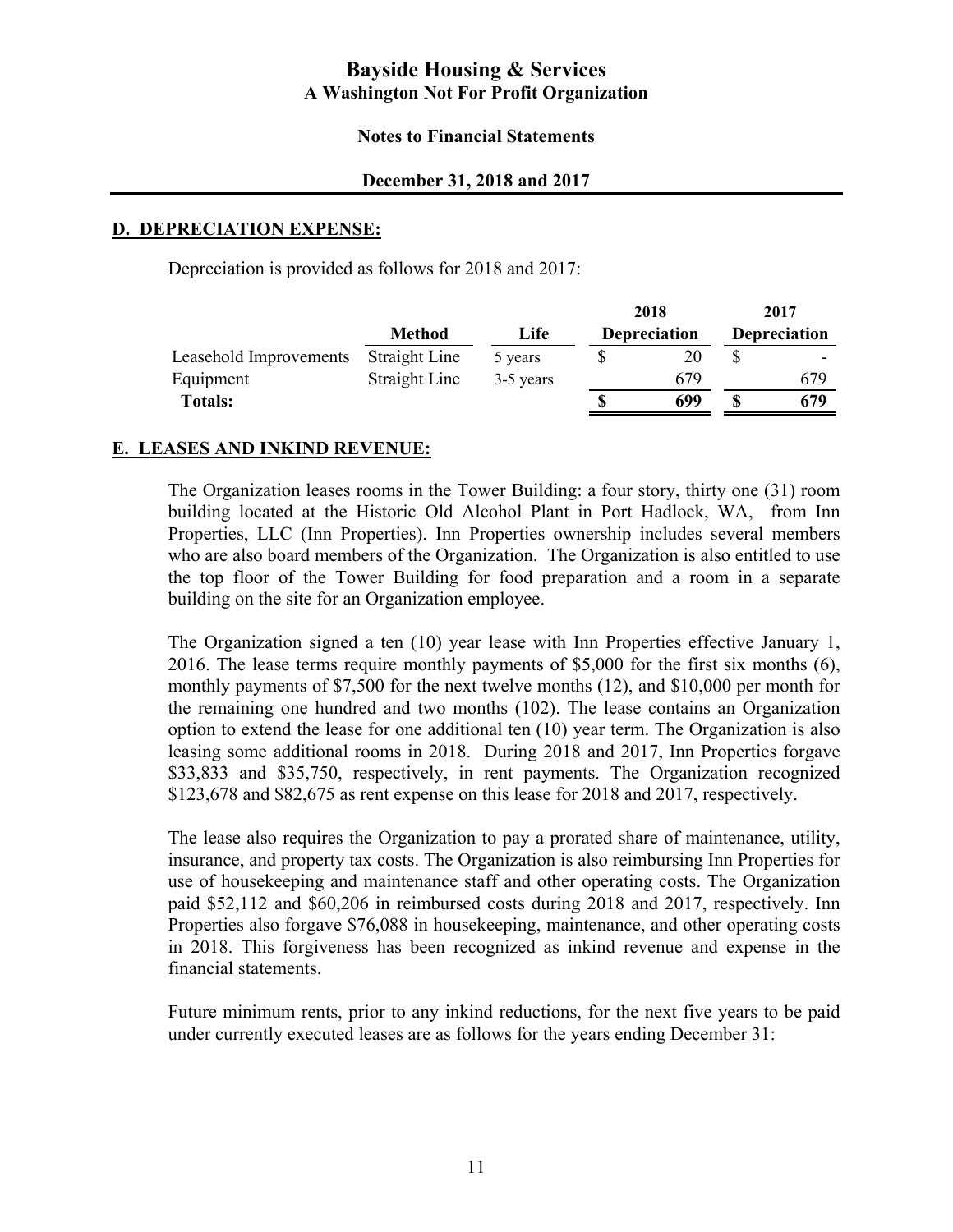#### **Notes to Financial Statements**

| 2019   | 120,000 |
|--------|---------|
| 2020   | 120,000 |
| 2021   | 120,000 |
| 2022   | 120,000 |
| 2023   | 120,000 |
| Total: | 600,000 |

#### **December 31, 2018 and 2017**

### **F. SUBSEQUENT EVENTS:**

No events have occurred through August 5, 2019, which is the date the financial statements were available to be issued based on The Organization's facts and circumstances, for events requiring recording or disclosure in the financial statements for the year ended December 31, 2018.

### **G. INCOME TAX & UNCERTAIN TAX POSITIONS:**

The Organization is a tax exempt non-profit organization under the Internal Revenue Code Section  $501(c)(3)$  and is not classified as a private foundation. Accordingly, the financial statements do not include any provision for income taxes.

The Organization files income tax returns in the U.S. federal jurisdiction. The Organization is no longer subject to U.S. federal income tax examinations by tax authorities for years before 2015. Currently, there is no examination or pending examination with the Internal Revenue Service (IRS).

The Organization adopted the provisions of FASB ASC 740-10, Accounting for Uncertainty in Income Taxes, on January 1, 2015. As of December 31, 2018, there are no tax positions for which the deductibility is certain but for which there is uncertainty regarding the timing of such deductibility.

## **H. LIQUIDITY AND AVAILABILITY OF FINANCIAL ASSETS:**

 The Organization, although it expects to receive current support to fund operations for 2019 and later years, has \$20,470 and \$38,110 of financial assets available within one year of the statement of financial position dates on December 31, 2018 and 2017, respectively, to meet cash needs for general operating expenditures of The Organization.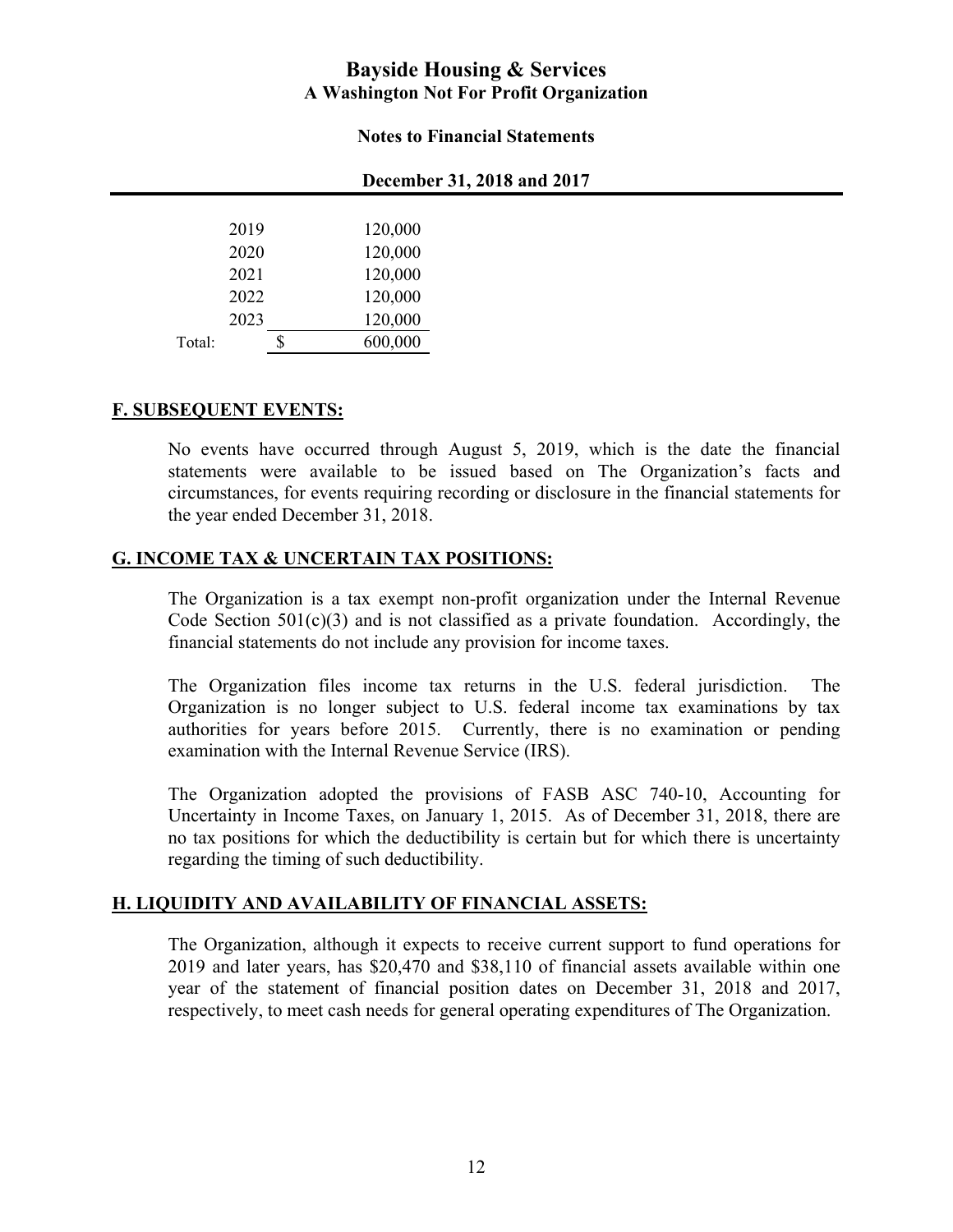### **Notes to Financial Statements**

#### **December 31, 2018 and 2017**

|                                                                  | 2018      | 2017   |
|------------------------------------------------------------------|-----------|--------|
| Financial assets at year end                                     | 20,470    | 38,110 |
| Financial assets available to meet<br>cash needs within one year | 20,470 \$ | 38,110 |

### **I. NOTES PAYABLE AND RELATED PARTY TRANSACTIONS:**

The Organization, as detailed in Note E, paid rent and reimbursed costs and received inkind donations under a lease arrangement with Inn Properties.

The Organization received \$175,445 and \$231,142 in contributions from board members and affiliated individuals during 2018 and 2017, respectively, which represented approximately 64% and 85% of total contributions received.

The Organization, in addition to cash contributions from board members and affiliated individuals, also received pledges from the same group in the year ended December 31, 2018. Pledges receivable are due in installments of \$156,000 starting in October of 2019, with subsequent installments of \$156,000 due in January of the following four years. A separate pledge of \$100,000 is also due in 2019. The future pledge collections have been discounted to present value using a discount rate of 5%. Future collections of pledges are as follows:

| 2019     | 256,000   |
|----------|-----------|
| 2020     | 156,000   |
| 2021     | 156,000   |
| 2022     | 156,000   |
| 2023     | 156,000   |
| Discount | (77, 327) |
| Total:   | 802,673   |

Board members and affiliated organizations have also provided, as of December 31, 2018 and 2017, \$140,829 and 138,981 in unsecured loans to The Organization.

Notes payable from related parties was the following at December 31, 2018: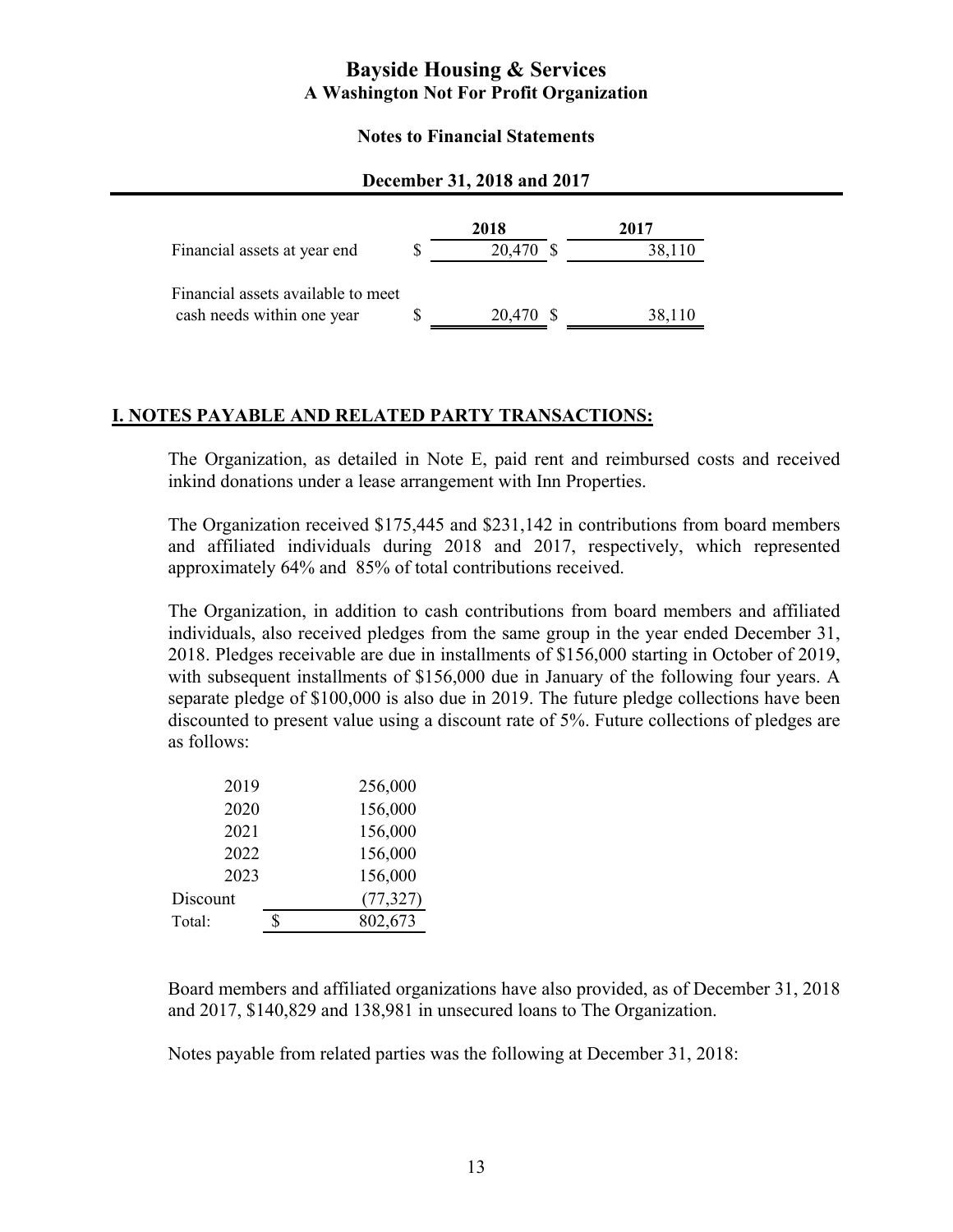## **Notes to Financial Statements**

## **December 31, 2018 and 2017**

| <b>Notes Payable To Christopher Eagan (Board Past President)</b>                                                                                                                      |                           |         |
|---------------------------------------------------------------------------------------------------------------------------------------------------------------------------------------|---------------------------|---------|
| Note dated May 8, 2015. 6% annual interest, due quarterly.<br>Note due on demand after 5 years from issuance                                                                          | \$                        | 20,000  |
| Three separate notes, all at 5% annual interest, due<br>on demand. Interest due on January 1 of each year.                                                                            |                           | 35,000  |
| Accrued interest payable:                                                                                                                                                             |                           | 8,328   |
| Total Due to Christopher Eagan                                                                                                                                                        | $\boldsymbol{\mathsf{S}}$ | 63,328  |
| <b>Notes Payable To Vincent Verneuil (Board Secretary/Treasurer)</b><br>Note dated May 20, 2015. 6% annual interest, due quarterly.<br>Note due on demand after 5 years from issuance | $\mathbb{S}$              | 20,000  |
| Two separate notes, both at 5% annual interest, due<br>on demand. Interest due on January 1 of each year.                                                                             |                           | 20,000  |
| Accrued interest payable:                                                                                                                                                             |                           | 6,654   |
| <b>Total Due to Vincent Verneuil</b>                                                                                                                                                  | \$                        | 46,654  |
| <b>Notes Payable To Wescom Capital (Common Ownership with Inn Properties and</b><br><b>Owned by Spouse of Board Member)</b>                                                           |                           |         |
| Note dated December 31, 2017. 5% interest. Due December 21, 2019                                                                                                                      | $\mathbb{S}$              | 18,960  |
| Note dated October 1, 2017. 5% interest. Due December 31, 2019                                                                                                                        |                           | 10,000  |
| Accrued interest payable:                                                                                                                                                             |                           | 1,887   |
| Total Due to Wescom Capital                                                                                                                                                           | $\boldsymbol{\mathsf{S}}$ | 30,847  |
| <b>Total Related Party Notes Payable</b>                                                                                                                                              | $\boldsymbol{\mathsf{S}}$ | 140,829 |